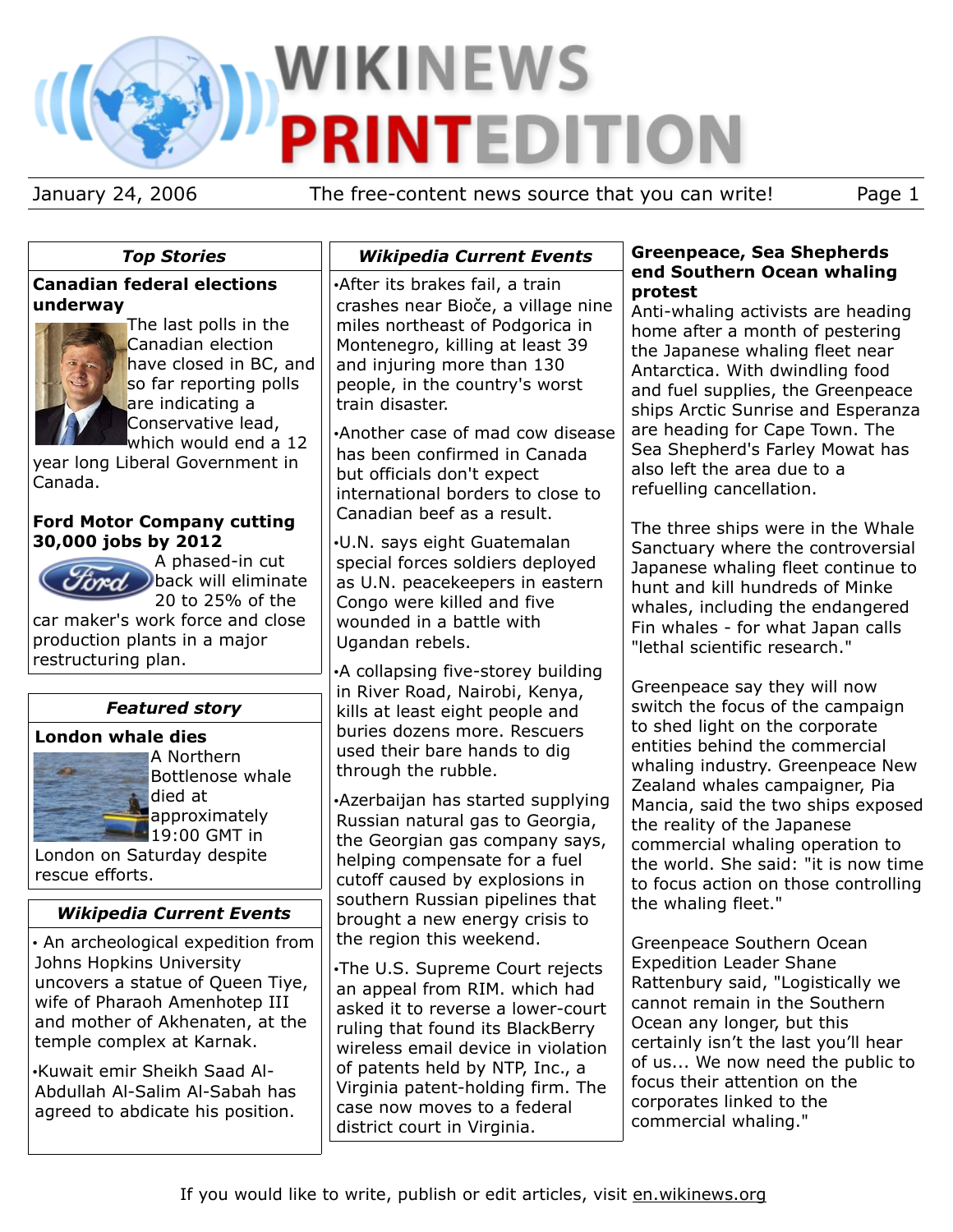"For a month now we have dogged, delayed and disrupted the have failed." he said. whaling fleet in the Southern Ocean Whale Sanctuary, and have no doubt that they have fallen far behind in their bid to slaughter 935 minke whales and 10 endangered fin whales. It is our hope that this struggle will inspire people to help us defend whales, so that it goes down in history as the last time the peaceful silence in the Sanctuary is broken by the sound of a grenade-tipped harpoon," Mr Rattenbury said.

Japan has welcomed Greenpeace's decision to leave the Southern Ocean. Hideki Moronuki from Japan's Fisheries Agency is pleased the whaling mission will no longer be obstructed: "Although Greenpeace say that they're activities are peaceful, their activities are really dangerous and illegal," he said.

Protesters spent much of their time in the Southern Ocean in inflatable Zodiac boats, placing themselves precariously between harpoons and whales. They escaped serious injury when the Japanese allegedly rammed their vessel, and when a protester was pulled overboard by a harpoon rope. Activists were also blasted out of boats by water cannons.

The incidents caused slanging matches between Greenpeace and Japan's Institute of Cetacean Research, both arguing they had evidence the other was at fault. The Japanese say their whale cull is scientific research and that they will continue their whaling.

Greenpeace Expedition Leader Shane Rattenbury has defended the risks taken by activists during the protests. "We feel it's been a justifiable risk somebody had to come down here and do

something, politics and diplomacy

Japan says it's too early to tell what effect Greenpeace has had on its current research mission. The Japan Whaling Association (JWA), which promotes and protects Japan's whaling culture says, "The moratorium on commercial whaling is an anomaly."

Japan's Institute of Cetacean Research (ICR) says the whale research programs are conducted in accordance with the International Convention for the Regulation of Whaling.

The ICR say they "do not, in any way, involve illegal whaling... under the IWC's no waste rules the by-products of the research program, including whale meat, are required so far as practicable to be processed. It is this aspect of the program which is often inaccurately sensationalised as illegal commercial whaling, reads a statement on their website.

A second protest group - The Sea Shepherd Conservation Society has also left the Southern Ocean. Their ship, the Farley Mowat is also headed for Cape Town. Captain Paul Watson said: "Greenpeace and Sea Shepherd together have completed the most intensive and ambitious campaign ever mounted against Antarctic whaling activities. For 15 days, whales were prevented from being killed."

Captain Watson said he made the decision to stay in the Southern Oceans for as long as possible to continue to chase the "illegal Japanese whaling fleet across the bottom of the world," he said. "After a 4,000 kilometre chase, the Farley Mowat had reached its

limit."

The Sea Shepherds had made arrangements to refuel from a tanker scheduled to supply a fishing fleet near the French Kergulen Islands. However, the South African company supplying the tanker cancelled the tanker rendezvous, citing extreme weather conditions.

"At that point, there was no choice," said Captain Watson. "We were 2600 miles from the nearest port... We had to drop out of the chase and make for South Africa. We had no safety margin, in fact, we were short of fuel. The figures were ominous. Our chase suddenly became a race to survive."

After fuel conservation measures paid off the Farley Mowat is expected to make it to Cape Town. "We have just completed the longest voyage that this ship has made in its entire 48-year career," said 1st Officer Alex Cornelissen.

Whilst the Sea Sheperds and Greenpeace were not officially working together, 1st Officer Alex Cornelissen of the Farley Mowat said, "we believe we were working in cooperation with

...(Greenpeace). We had different roles, different tactics, and different strategies but the bottom line is that we were both opposing illegal whaling by Japan."

The Sea Shepherd Conservation Society says it will return to the Southern Ocean next year with a another, faster vessel to confront the Japanese whaling fleet. The Farley Mowat may also return to Antarctica as a secondary confrontation vessel.

The whale hunting season will continue until the middle of March. Greenpeace say they targeted this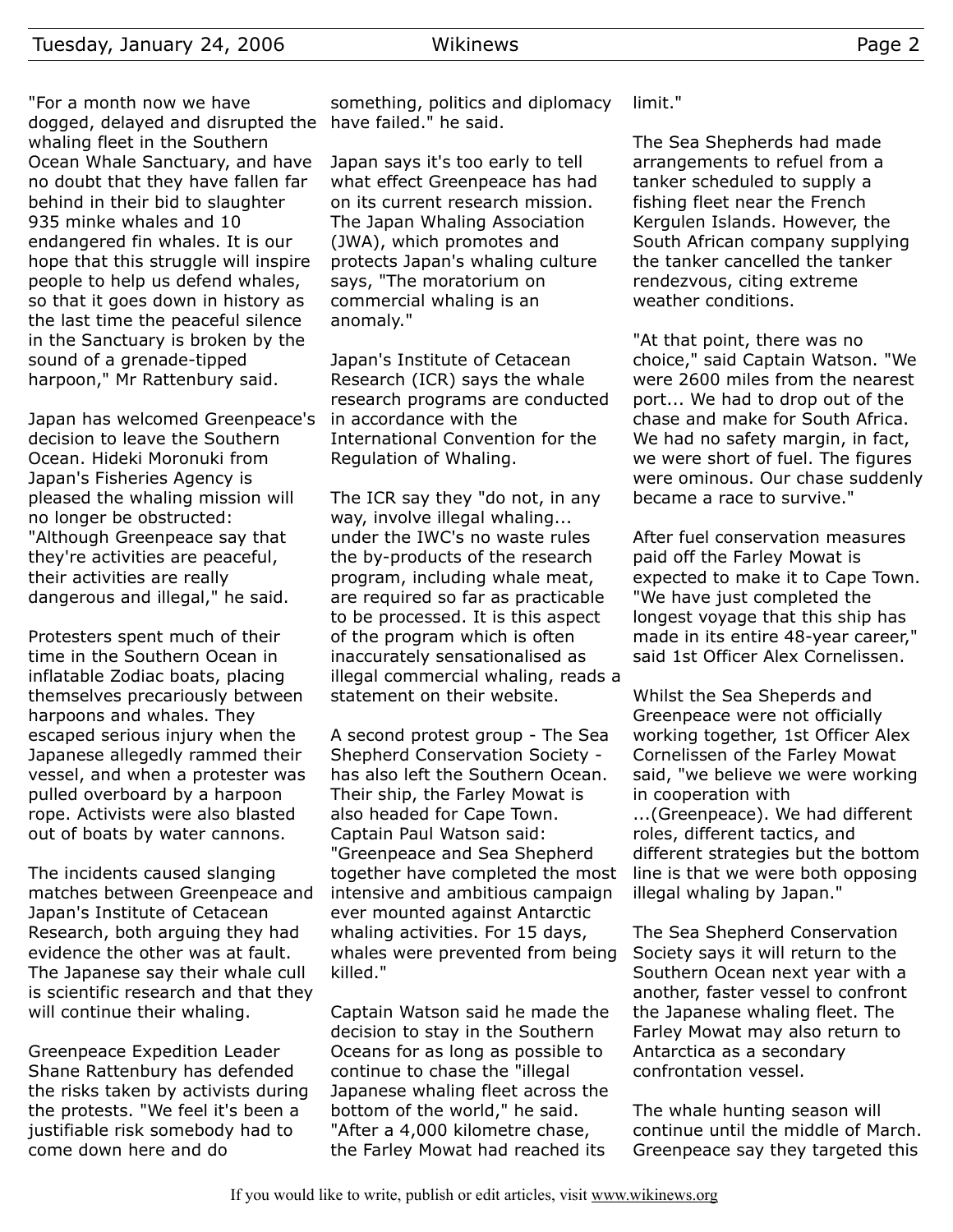particular hunt because Japan had decided to double its quota of minke whales this year in the internationally recognised Southern Ocean whale sanctuary.

"This is supposed to be a whale sanctuary and the Japanese government is the only one in the world which is defying the ban on whaling here," Rattenbury said. "Unfortunately so far we have seen 123 whales killed or brought back to the mother ship."

The Japanese Institute of Cetacean Research has a quota of 935 minke whales and 10 Fin whales. Fin whales are the second biggest animal on the planet, after the Blue whale. Greenpeace say they saw none killed during their actions. "So far we have only seen minkes slaughtered, we have seen no fin whales being killed," Rattenbury said.

The Greenpeace ships are expected to arrive in Cape Town around February 5th. The Sea Shepherd ship Farley Mowat is expected to arrive in Cape Town on January 25th 2006.

#### **Ford Motor Company cutting 30,000 jobs by 2012**

American-base car manufacuter, Ford Motor Company, the secondlargest in America behind General Motors will cut 30,000 jobs and 14 plants as part of a restructing plan to relieve Ford after a \$1.6 billion (USD) loss last year in North American sales.

The plan, called "Way Forward", the brainchild of Ford's Chief Executive Officer, William Clay Ford Jr. is to end Ford's North American losses by 2008. To accomplish this 30,000 jobs which make up 20 to 25 percent of Ford's North American workforce of 122,000 people will be cut and

14 plants will be closed in order to bring Ford's production capacity in line with demand.

By the end of this year, the Atlanta and St. Louis plants will be closed. Atlanta makes the Ford Taurus sedan, which is being phased out. The St. Louis plant is one of two plants that manufactures the Ford Explorer, whose sales had a 29% decline in 2005. It will also close it's Wixom, Michigan plant, Batavia Transmission in Ohio the Windsor Casting plant in Ontario which was previously annouced by Ford that it was to be closed after contract negotiations with the Canadian Auto Workers union.

The plant in St. Thomas, Ontario plant will have one shift cut from it. The plant makes the Crown Victoria and Grand Marquis cars. On this cut of the one shift, Whitey MacDonald, chairperson of Local 1520, Canadian Auto Workers union said "There is alot of anger here today, there is no doubt about it. Any time a plant goes to one shift, it puts them in limbo. This car has made the company millions of dollars over the years they have invested in other products and locations - we are entitled to some new investment given our track record."

Positive news for the plant is that Ford is still committed to invest \$200 million (USD) into the plant to uprgrade the appearance of the two cars manufactured there. On the contrary, according to Automotive analyst Dennis DesRosier believes that the factory is still "likely" to close. DesRoiser said, "The St. Thomas plant is old, the product is old, it make sense it is on that list. This may be just a short-term reprieve, it may be look at permanent closure in two to three years."

Two more plants will close in 2008, another two in 2012. Two more plants to be closed are to be annouced later this year. Also, Ford will cut 12% of it's currently 53 executive officers.

Due to the company's current contract with the United Auto Workers union, workers at the idled plants will still be reciving their pay and benefits until Ford negotiates a new contract with the union. However, the workers may not earn what they earn today because they will not be eligible for overtime.

The UAW President Ron Gettelfinger and Vice President Gerald Bantom called say the plan is "extremely disappointing." The UAW issued statement saying "The impacted hourly and salaried workers find themselves facing uncertain futures because of senior management's failure to halt Ford's sliding market share. The announcement has further left a cloud hanging over the entire work force because of pending future announcements of additional facilities to be closed at some point in the future."

#### **NASA Postpones Stardust Mission Briefing, Not Rescheduled Yet**

NASA cancelled a media briefing on its Stardust mission, expected to provide an update about analysis of both the "Comet Wild 2" particles and interstellar particles gathered during the nearly six year mission. In "MEDIA ADVISORY: M06-016," issued earlier today, the space agency announced postponement of the briefing, originally scheduled for Tuesday, January 24, 1 p.m. EST. No announcement has been made about when the briefing will be rescheduled. NASA's stated reason for delay was to, "allow the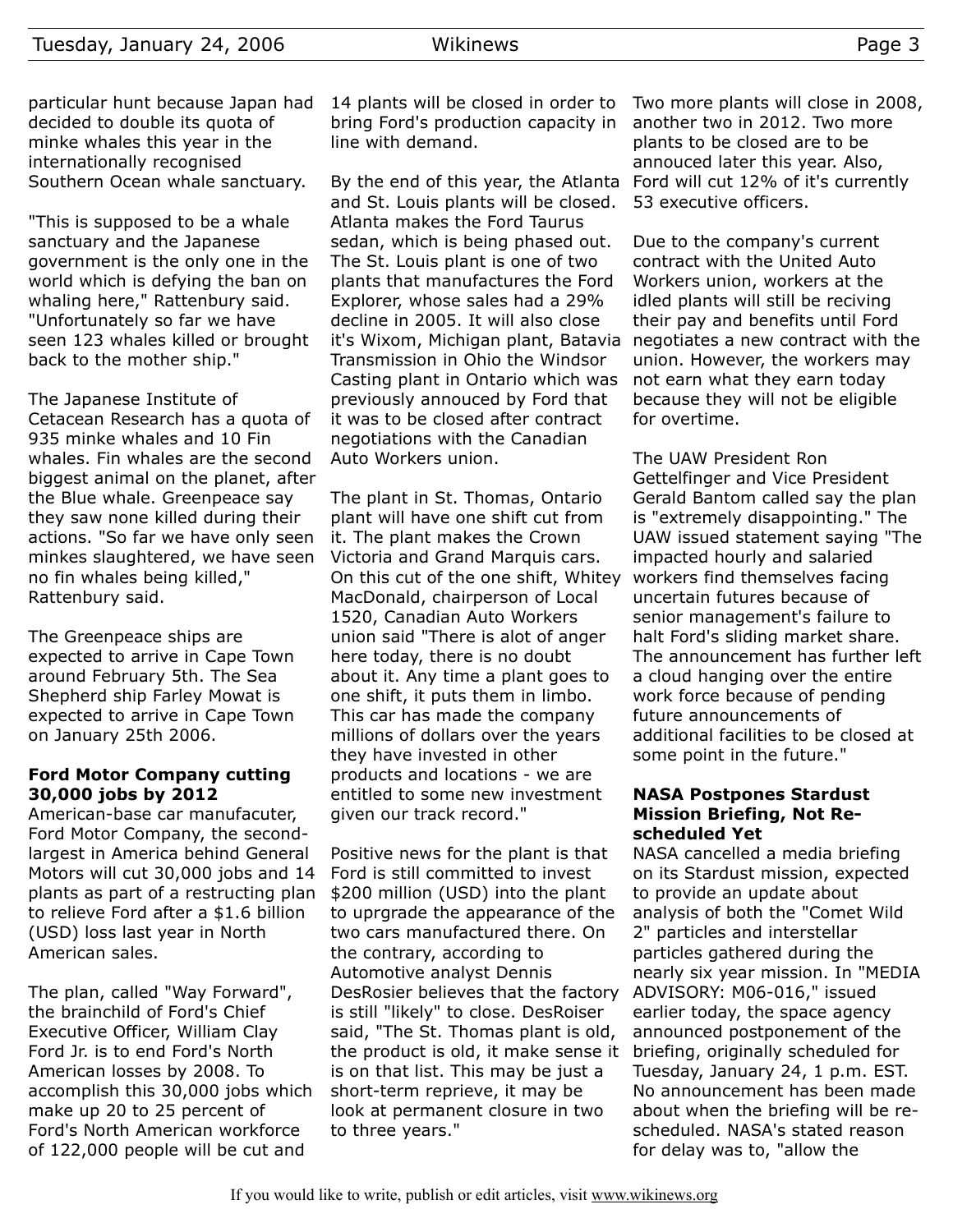Stardust science team additional time to assess and distribute cometary samples."

## **House of Supreme Court Justice threatened**

In the town of Weare, New Hampshire, a movement is under way to force Supreme Court Justice David Souter to sell his home for "public benefit," an expansion of eminent domain the Supreme Court legalized in a 5-4 decision with Souter on the majority side. In the June 2005 decision, it was ruled that private property could be seized not only for "public use," but also for "public benefit," leaving many worried that homes would be seized for commercial enterprises.

The campaign to have Souter's house removed is headed by Logan Clements, who is petitioning to replace it with the Lost Liberty Hotel, a tongue-in-cheek name for what he says will be a memorial to lost freedom. Clements already has 188 signatures to put the issue on a ballot, and only 25 are needed. Once it is on the ballot, the measure can be approved as soon as March. Weare has 8,500 residents.

So far, neither Justice Souter nor Kathy Arberg, Supreme Court spokeswoman, have commented on the matter.

## **New case of Mad Cow disease found in Canada**

A cow in the Province Alberta, Canada, has tested positive for Mad Cow disease, said Canadian Food Inspection Agency officials on Monday.

Officials also stated that the sixyear-old cross-bred cow did not make it into the human or animal feed chain.

"Last evening the...laboratory for BSE located in Winnipeg confirmed the presence of BSE in a crossbred cow born and raised in Alberta," said CFIA chief veterinarian Brian Evans. "The animal was detected on the farm where it was born and no part of this animal entered the food for human consumption or feed for animal consumption purposes."

It is the fourth case to turn up in Canada since 2003.

Evans also stated that it is too early to tell whether or not export markets would ban Canadian cows and beef.

The United States has seen two cases of Mad Cow disease. The first was discovered in December of 2003 in the state of Washington. Officials later linked this case to Canada because the cow was born on a farm in Alberta. The second infected cow was discovered in Texas in 2005. The later case was diagnosed in England after earlier samples tested had shown conflicting results.

#### **Vladivostok fire witnesses dispute official death toll of nine, claim at least 50**

At 11:45am on January 16, in Vladivostok, Russia, a fire broke out on the three upper floors of the Sberbank building.

Photographs taken by eyewitnesses show people, who were trapped, dropping from 8th floor windows to their deaths. According to some reports the firemen who were dispatched to the scene were pre-occupied at the rear of the building. They had apparently been ordered to evacuate the bank the building to collect the and its management from the area documents, etc. and they saw how that was not under immediate

threat.

Official Russian media initially denied the fire, accusing the reports of being false.

Russian media later confirmed 7 and then, 9 dead. Witnesses and those rescued from the burning building have claimed that the figure exceeds 50.

A maintenance employee who worked in the building was quoted as saying, "I know at least about 13 dead inside ... that's the least I've noticed, not to consider those who've dropped down ... 8 of them dropped, looking at the three already dead on the ground, but they went through the windows without hope to be rescued ... They collected and hid the dead bodies inside. I work at this building! I know its layout very well! To declare, as it become clear, a less number of the dead later."

"My daughter worked in a justice department," - Natalia, one of the witnesses said. "She said that there were actually much more dead - up to 70. She went on the dead bodies, getting out from the building … some of them were so scorched, that it was impossible to identify them… 9 victims? That's a lie!"

Georic, a witness: "The cops ("menty"), whom I know, say that they've been loading the dead bodies all night long."

Lelya has posted her evidence on January 21, 2006 on the web-site http://news.vl.ru/vlad/2006/01/18 /tradegy/ "My brother worked in that building, on the 6th flour. So, the night after the fire they visited workers transported the dead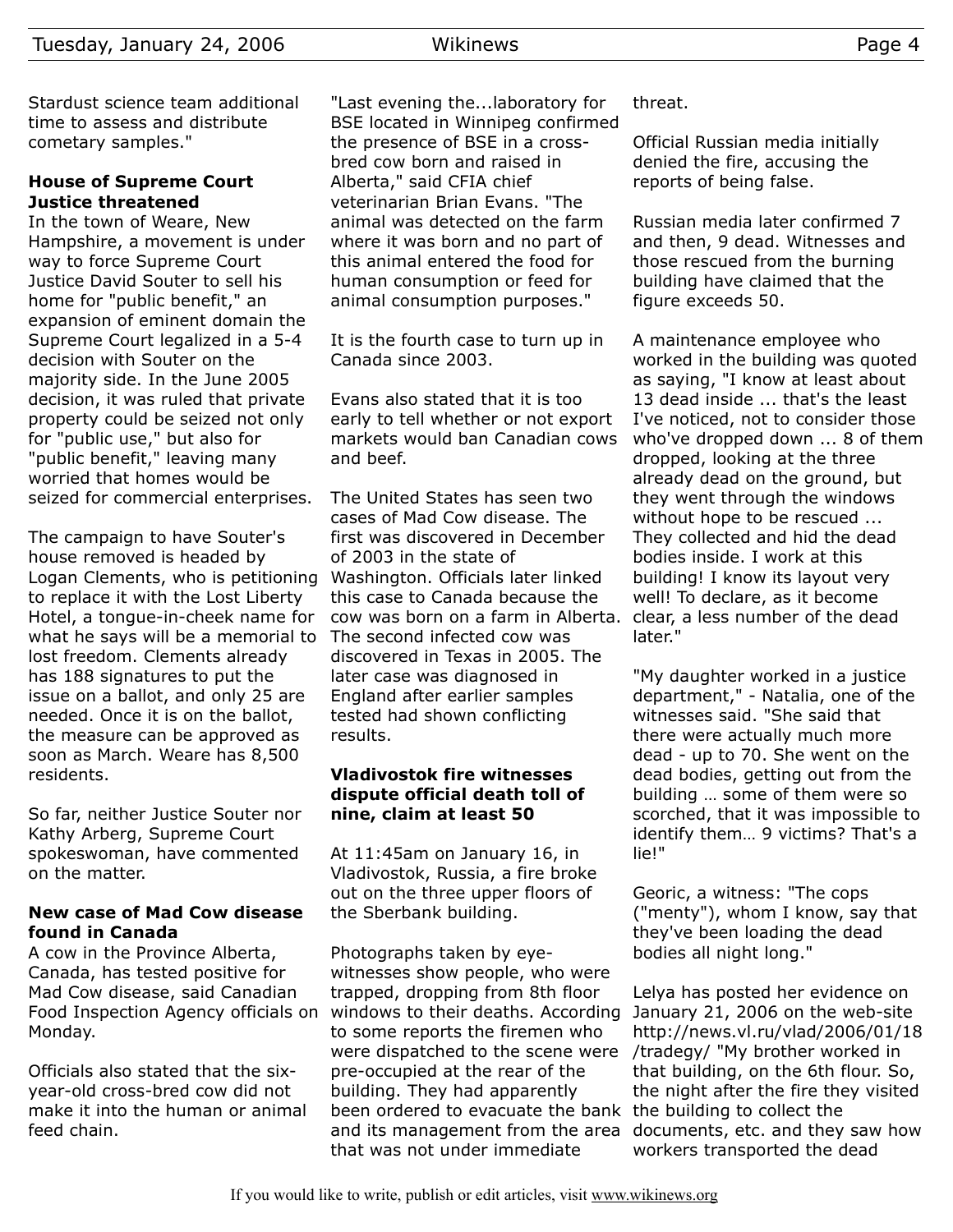Eugenia, a witness said, "who has told you, that fireteam arrived in 3 minutes? Or in 20 minutes? My uncle worked on anouther side of the building. He personally gave a call to the fire department. They said, "ok, ok, take it easy, here we go..." as it were just some fun for them, "nothing serious!"

Reports from the scene say the fire-brigade arrived at least 40 minutes or more from the time the space craft off for Pluto. The 3 call about the fire was placed.

The Fire-safety Department officials state that firemen had the "objective obstacles" which hampered rescue efforts. Among them were, barred emergency exits, and a congestion of cars in front of the burning building.

The mayor of Vladivostok in reply to a plea "to rescue those who are still in fire, does human life really cost nothing?" replied saying that, "human life costs nothing in Russia."

Law-enforcement authorities arrested the inspector who had checked the building in July 2004, and exposed a number of irregularities, such as barred windows in stairwells, but failed to control the elimination of these shortcomings.

Lyudmila Feofanova, CEO of the Primorye branch of "Sberbank", was arrested in Vladivostok in conjunction with the case of the fire which has killed, according to official reports, 9 and seriousely wounded 17 last Monday.

The Office of Public Prosecutor accuses L.Feofanova on failure to provide the bank with a fireprevention system.

The Russian official news agencies and mass-media report only 9 victims, several bank employees.

Five days following the fire, people have launched dozens of forums and web-sites, trying to tell their side of the story. They have created lists of those believed to be killed or those that are unable to be indentified.

## **Unmanned spacecraft leaves for Pluto**

NASA has launced an unmanned billion mile journey for the New Horizons spacecraft began January 19. It will take the spacecraft 9 1/2 years to arrive at Pluto. This was the fastest a rocket had ever been launched and traveled, moving at 36,000 miles per hour. The spacecraft will not land on Pluto, but will take pictures of the planet. Pluto is the farthest planet away from the sun in our solar system.

As the probe was powered with 24 pounds of Uranium, some antinuclear ativists feared that the launch could end in an accident with radioactive material being spread over a wide area. The chances of such a disaster were calculated by NASA and the United States Department of Energy at 1 in 350.

The probe is also carrying some of the ashes from Clyde Tombaugh, the discoverer of Pluto.

## **Sample from Turkey patient show mutated Bird Flu virus**

A mutated form of the Avian (Bird Flu) virus has been found in a sample taken from a Turkish patient.

The mutated form is said to make the virus easier to attach itself to humans rather than animals says

a report in the Nature journal.

The situation is being monitored by the World Health Organization but says "it is too early to know whether the virus is changing in ways that would signal the start of a human flu pandemic," says Maria Cheng a spokeswoman for the WHO. "It's one isolate from a single virus from Turkey. The sample suggests the virus might be more inclined to bind to human cells rather than animal cells, but there's no evidence that it's becoming more infectious. If we started to see a lot more samples from Turkey with this mutation and saw the virus changing, we'd be more concerned."

However, the Nature report says there is a second mutation that also "signals adaptation to humans."

Cheng also said that "flu viruses mutate all the time. For us to assign public health significance to a genetic change we need to match it to what is happening epidemiologically — how the virus is behaving  $-$  and clinically  $-$  if it's more or less virulent."

In Turkey the fatality rate from the Bird Flu is 50% where elsewhere in the world reports of infection were only scattered. Entire famlies have been afftected in Turkey and more reports come out almost everyday of mild symptoms.

So far four have died in Turkey and twenty-one have been infected. In addition to those cases the WHO reports 145 cases and 80 deaths in Cambodia, China, Indonesia, Thailand and Vietnam.

"When this outbreak (in Turkey) was first reported, there was a lot of concern it was behaving differently," said Cheng.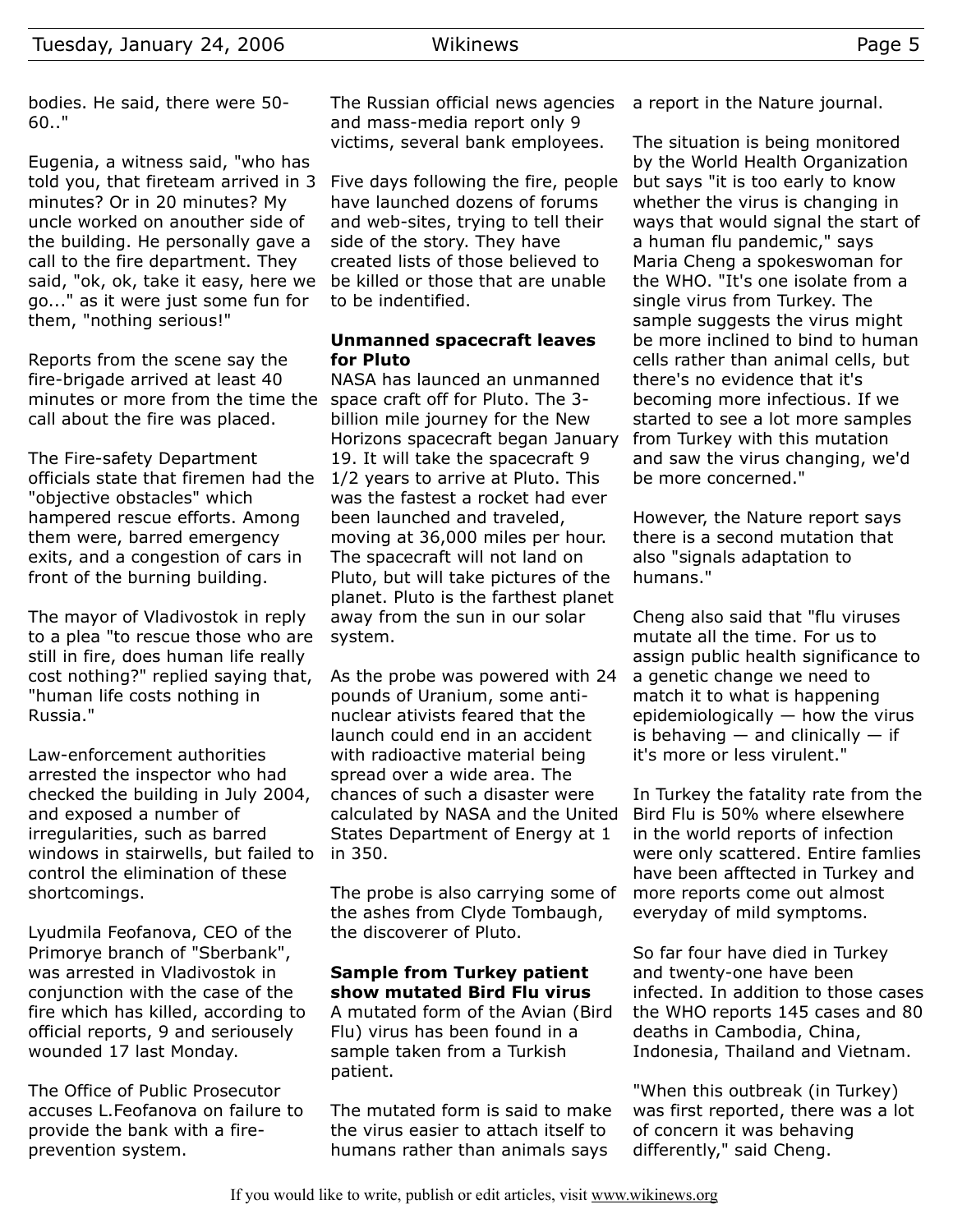"The team there told us that after two weeks of investigating, they haven't found substantial differences in the pattern we've seen in Southeast Asia," said Cheng.

The mutations were discovered by scientists in London England in a lab.

Cheng said this may "signifiy the virus is trying different things to see if it can more easily infect humans. So far, we haven't seen that the virus has the ability to do this. But it's important that we continue monitoring. We would be concerned if we were seeing successive generations of spread of the virus. We haven't so far. All these people had a very clear history of contact with diseased birds."

Health officials say that so far they do not see any evidence yet that the virus can spread easily in humans.

The Bird Flu virus, strain H5N1, first started to infect humans in 1997 in Hong Kong. In 2003 it reemerged and it has, so far, not been able to be stamped out.

## **Four Australian states ablaze, two dead, homes lost**

Bushfires are burning across Victoria, South Australia, Western Australia and Tasmania assisted by very hot conditions.

Victoria is the hardest hit with a single blaze burning out over 100,000 hectares (247,000 acres) and destroying 20 homes.

There are around a dozen fires

burning in Victoria, with others in South Australia, Western Australia and Tasmania.

Police are investigating whether or not two people found dead in their car near Moyston in South-West Victoria died as a result of the fire or died when their vehicle struck a tree.

Firefighters in the south of New South Wales have been placed on high alert as the hot weather moves North.

Firefighters across the affected states are hoping to take advantage of a cool change expected today.

Earlier this month bushfires damaged property in New South Wales and Victoria.

## **Vladivostok: Witnesses of Fire Under Investigation**

Nearly 300 people turned out at a protest meeting held in Vladivostok on January 21st. Relatives and friends of the victims the authorities want to hide the and survivors of the recent fire, as well as ordinary citizens were there and full of anger. They had come to protest against the authorities, whom they say mishandled the rescue operation in the terrible fire and have withehld the truth about the real number of dead.

The slogans at the protest read, "Who will tell us the truth?", "We want to know the truth!", "Our lives cost nothing!", "Authorities should respond!", and "Firemen are those who should be set on fire!"

The Chief of Vladivostok City Police In the interview Prime Minister Department colonel Nikolay Panchenko commented: "The meeting participants are sure, that in a CIA attack as "bizarre". the authorities hide a true number

of the dead and refer to the website fire.zloe.net."

The web-site "Truth about the fire in Vladivostok" has been created to spread information about the fire.

Panchenko said "We verified the publised messages, but none of them was confirmed. We have detected the two authors of the messages. One of them has already denied everything he wrote, another is still hiding out".

Today, a news agency in Vladivostok, which maintains another web-site where information about the fire is collected, reports they recieved an official order from the goverment services. Additional information about people who post comments on news.vl.ru (IP, logs and other secret info) has been requested.

Some human rights experts warn that the witnesses may be persecuted in a situation where truth, and thus to escape responsibility.

# **No evidence of dead terrorists in US bombed Pakistan village**

In an interview with CNN, Pakistani Prime Minister Shaukat Aziz said "There is no evidence, as of half an hour ago, that there were any other people there". United States officials have previously stated that as many as eight al-Qaeda operatives were dining in Damadola when struck by United States missiles. As many as eighteen individuals were killed in the strike.

Aziz labelled a U.S. report that senior al Qaeda leaders were killed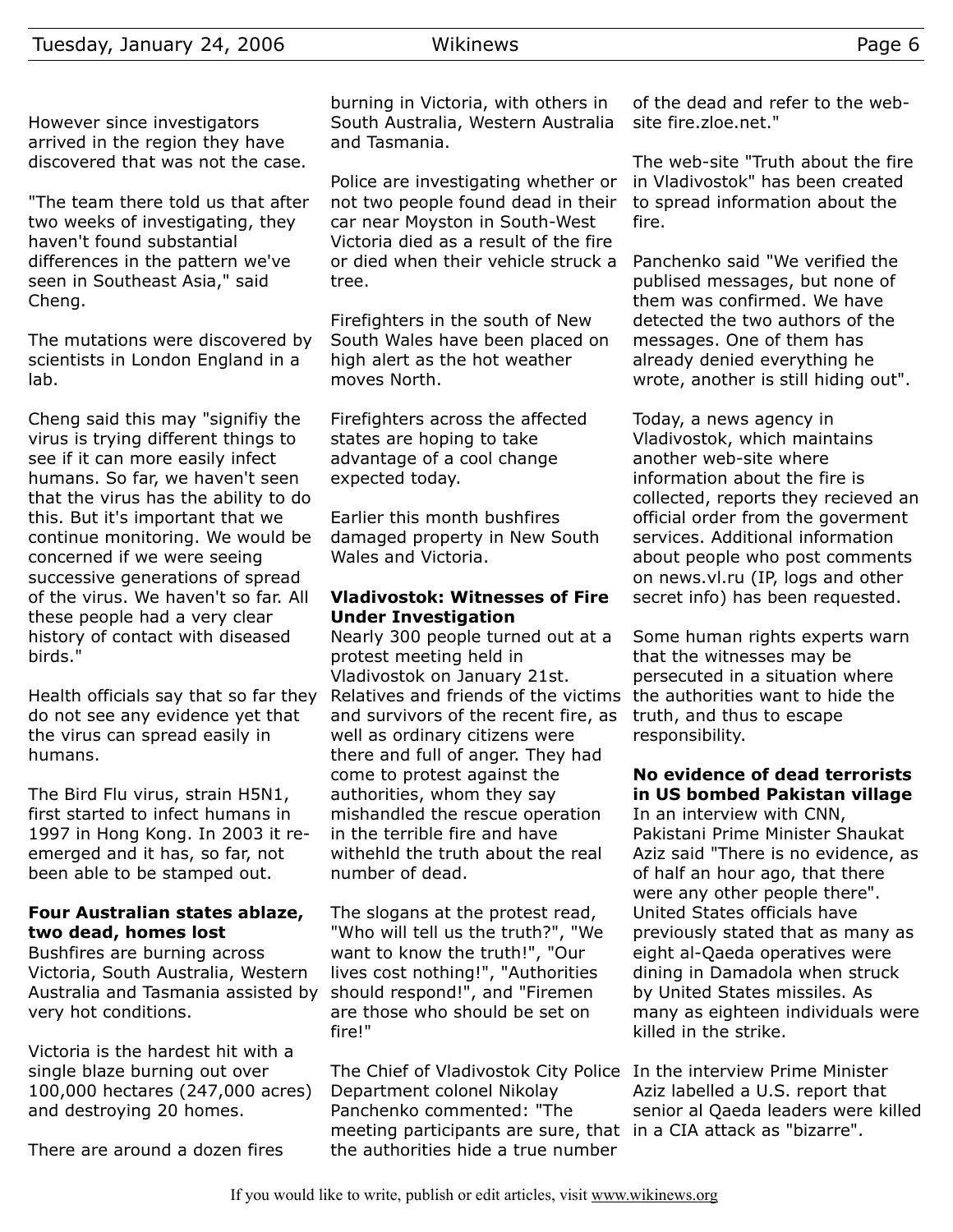Mr Aziz said "The area does see movement of people from across the border. But we have not found one body or one shred of evidence that these people were there."

"If you just reflect on what happened; first, we heard that there was a dinner meeting with all the seniors," the Prime Minister said; "I think that's a bizarre thought, because these people don't get together for dinner in a terrain or environment like that."

The U.S. network ABC News reported January 18 on its Web site that the attack killed Khabab, quoting "Pakistani authorities." However a number of Pakistani officials have told CNN they cannot The rebels say they are ready to confirm the ABC report.

J.D. Crouch, the USA's Deputy National Security Advisor to President Bush told CNN on January 19, that there was no confirmation that any senior al Queda operatives were killed in the bombing.

#### **Sri Lankan attack disrupts peace envoy**

Suspected Tamil Tiger rebels have ambushed and killed three soldiers in Sri Lanka's volatile eastern region, as a Norwegian peace broker flew in to the country in a last-ditch peace bid.

The patrol was ambushed with a fragmentation mine - the most recent in a series of attacks which have killed over 70 military personnel since December.

The attack came after Norwegian peace envoy Erik Solheim arrived in Sri Lanka for truce talks. As he arrived, three soldiers were killed in a landmine explosion in the east, which the army blamed on the Tamil Tigers. Rohan Abeywardene, deputy inspector

general of police said the Tamil Tigers were responsible for the attack.

The Liberation Tigers of Tamil Eelam have threatened to resume their armed struggle this year unless President Mahinda Rajapakse grants independence which he has refused to do. The Tamil Tigers want a separate state in the north and east of Sri Lanka.

The rebels have fought the government since 1983 to create a Australia is opposed to. separate homeland for ethnic minority Tamils, accusing the majority Sinhalese-dominated state of discrimination.

use suicide bombers, as in the past, if war resumes. The Sri Lankan army is preparing for the worst with analysts say both sides are already engaged in an undeclared war. The Tigers, accuse Australian citizens, has a the military and governmentbacked paramilitaries of a litany of abuses, including rape and executions of Tamil civilians and rebels.

About 65,000 people were killed in the conflict before the cease-fire. Peace talks broke down in April 2003, when the Tigers withdrew, demanding autonomy in the Tamilmajority northeast region.

Over 100 people have been killed in the escalating violence since December.

#### **Bali Nine refused access to federal police files**

The Bali Nine have been dealt another blow with the Federal Court of Australia dismissing an application for them to gain access to documents held by the Australian Federal Police (AFP).

The application was bought to

court on behalf of Scott Rush, Renae Lawrence, Martin Stephens and Michael Czugaj, four of the nine Australians being held in Indonesia for allegedly attempting to smuggle heroin out of Bali.

Their lawyers have claimed that the AFP may have acted illegally by passing information onto Indonesian authorities, which led to their arrest. In Indonesia, convicted drug smugglers may face the death penalty, which

The basis of the argument is that the AFP provided information knowing that Australians could be sentenced to death if the information was correct.

When handing his ruling down in Adelaide, Justice Paul Finn said "It is now the applicants' position that each of them, in their capacity as substantiative legitimate expectation that the Australian government, its agencies and public officers will not act in such a way as to expose them to the risk of the imposition of the death penalty,"

"(But) there would be no arguable basis at all for any contention that AFP officers had a legal responsibility to warn any of the applicants either that they were under police surveillance or that they were exposing themselves to the foreseeable risk of the death penalty.

"Having been prepared for whatever reason to engage in criminal activity, the applicants would properly be regarded as the authors of their own harm.

"And the police would have been entitled to have treated them as no more than subjects of an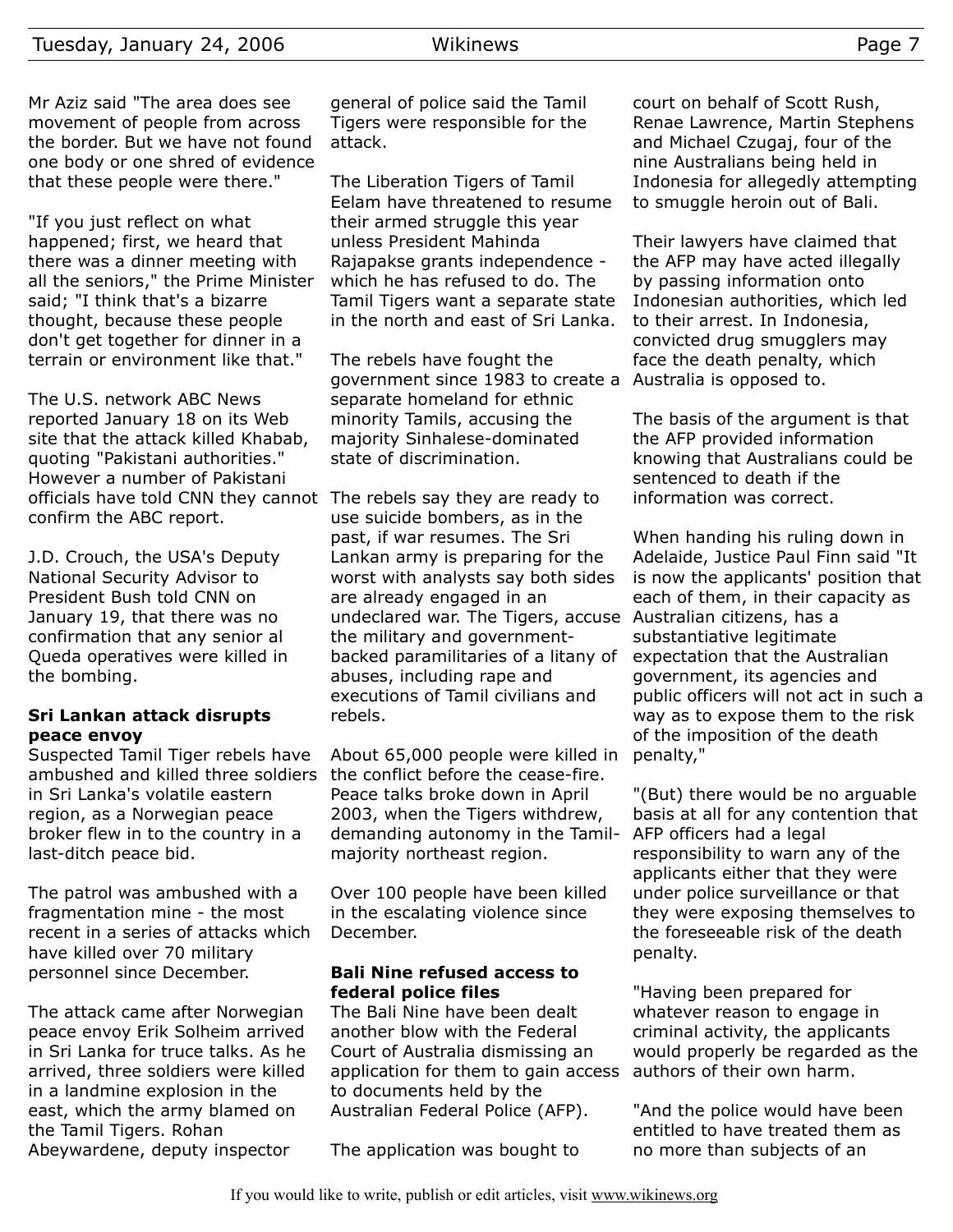ongoing criminal investigation which fell clearly within the mandated functions of the AFP."

#### **U.S. army interrogator convicted in Iraqi generals death**

A military court found Chief warrant officer Lewis Welshofer guilty of negligent homicide in the death of Iraqi Maj. Gen. Abed Hamed Mowhoush during an interrogation in al-Qaim in Iraq, near the Syrian border, in November 2003.

The Iraqi general died after Welshofer shoved the general head-first into a sleeping bag, sat on him and occasionally covered the generals mouth with his hands. Welshofer's supervisor had approved this technique except that Welshofer did not tell his supervisor that he sat on prisoners.

The prosecution described the techniques Welshofer used to obtain information from Mowhoush consent of superiors. as "torture".

The defense argued that Welshofer's interrogation methods were covered by official policy. His unit's commander Captain William Ponce wrote in an email three months before Mowhoush died that there were no rules for interrogations yet and that "the gloves are coming off, gentlemen ... we want these individuals broken. Casualties are mounting." Lieutenant General Ricardo Sanchez, the commanding officer in Iraq, authorized new interrogation techniques which according to Welshofer included the sleeping bag method.

The jury consisting of six military officers also found Welshofer guilty of negligent dereliction of duty, but government should concentrate on acquitted of the more serious

murder and assault charges.

Two days before his death, Mowhoush was beaten with rubber hoses, allegedly by CIA subcontractors, in the presence of Welshofer and on the next day Welshofer held Mowhoush while water was poured on this face.

Welshinger testified that he had used the sleeping bag technique a dozen to two dozen times in Iraq.

The sentencing is scheduled for Monday when Welshofer faces a maximum penalty of three years in a military prison. Last year U.S. army reservist Lynndie England was convicted of one count of conspiracy, four counts of maltreating detainees and one count of committing an indecent act and is currently serving her sentence of three years in prison. None of the charges levied against her involved the death of a detainee and her defense also argued that she was acting with

## **Indian city of Bangalore to be renamed Bengaluru**

Marking the growing trend in the rise of Indian nationalism, the Chief Minister of the Indian state of Karnataka, Dharam Singh has announced that the state government will rename Bangalore to its pre-colonial name, Bengaluru, taking effect from November 1, 2006. The change was suggested by U. R. Ananthamurthy, best known for winning the Jnanpith literary award.

Many industrial leaders in Bangalore have declared opposition to this name change. "I am absolutely opposed to the name change. The Karnataka spending money to bring about

constructive change rather than wasting a huge amount of money in funding a petty, parochial political initiative," said Kiran Mazumdar Shaw, Biocon Chairperson and managing director and India's richest woman, and also made a statement of possible explanation with the comment "The truth is that whenever a government considers itself weak in certain regions and thinks it is falling down, it whips up parochial sentiments." She described the basis of her objection with the comment "Bangalore has a global brand name worth billions of dollars," and further stated that "As it is the Karnataka government says it is short of funds. Why waste it on meaningless things?"

Bangalore has a reputation as "India's Silicon Valley."

Other cities to be renamed recently were Chennai (formerly Madras), Mumbai (formerly Bombay) and Kolkata (formerly Calcutta).

The move follows other cities in India being reverted to their traditional Indian names, following independence from the United Kingdom

## **Canadian teen faces disputed US military tribunal**

19 year old Canadian citizen Omar Ahmed Khadr attended a pre-trial hearing on Wednesday, January 11, in front of a military tribunal at the U.S. naval base in Guantánamo Bay in his case involving charges of murder, attempted murder and aiding the enemy.

Khadr was 15 when on July 27, 2002, following the U.S. invasion of Afghanistan, he was present in a compound near Khost which was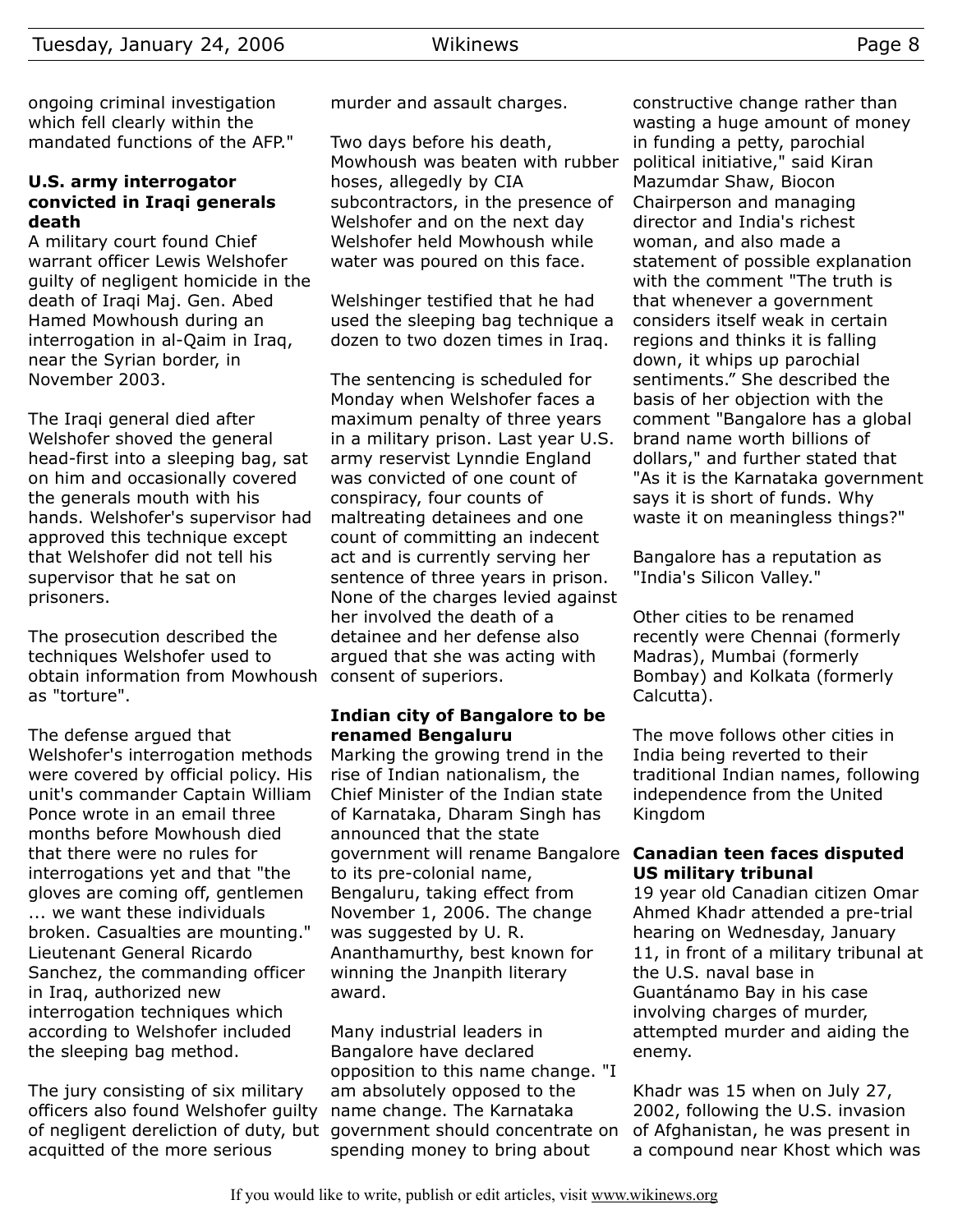surrounded by US soldiers. After a fierce firefight and U.S. bombings of the compound, U.S. special forces Sgt. Christopher Speer, who has training as a medic, led a group of US soldiers searching the compound in the belief that everybody inside had been killed. According to U.S. army reports, Omar Khadr, who was wounded by the bombings and the only survivor in the compound, fired his obligations under the Geneva pistol and threw a grenade which killed Christopher Speer and wounded three others. In response, Khadr was engaged by U.S. forces and shot three times, which left him nearly blind in one eye.

While still 15 years old, Khadr was transferred to the U.S. detention facility at Guantánamo Bay, where he was kept together with adult detainees, separate from other children who received better treatment and some formal education. Now Khadr is 19 and is facing the tribunal operated exclusively by the US military.

The tribunal is referred to by different media organizations as a "war crimes court", a "military commission" or a "military tribunal". Its legality is presently under dispute. The USA has not ratified the international treaty creating the International Criminal Court, so the nature of the tribunal under international law is unclear. The Miami Herald reports that "military defense lawyers and legal observers [condemn] the socalled military commissions as stacked against the defendants", but that the chief Pentagon prosecutor, Air Force Col. Morris "Moe" Davis defended the tribunal, stating that the purpose of the tribunals is to provide a fair trial while addressing an enemy whose actions had not been anticipated under the Geneva Conventions.

"We have nothing to be ashamed of, and I'm proud of everybody involved in the process," he said.

The Supreme Court of the US is expected to decide on the constitutionality of this type of military tribunal in the next few months, with oral arguments in March, to consider charges that the "tribunals" violate US Conventions.

Khadr has requested an upgrade to his legal team. The military defense lawyer appointed to him by the tribunal is a 31-year-old army captain, who has never before handled a trial defense and just recently returned from his tour of duty in Iraq.

#### **'Australian Values' to be taught in NSW schools**

The New South Wales government will make it compulsory for schools to play Advance Australia Fair, Australia's national anthem before class this year.

Teachers at primary schools in NSW will also be required to introduce "Australian values" lessons from the beginning of this school year. The lessons are expected to teach children "what it means to be Australian" and include topics such as family values, community harmony, national heritage, national identity, cultural differences and Australian history.

The Three Rs will also be extended to five and include the topics of respect and responsibility. The NSW government claims that it needs to ensure people respect authority within the community.

Adults will not escape the government's plans to foster respect for authority with the government announcing it plans to create a new law enforcement package with new laws to make it easier for police to crack down on anti-social behaviour.

Fines and penalties for a range of offences such as damaging public property, including transport and housing, will also be reviewed

#### **Today in History**

1438 - Pope Eugenius IV was suspended by the Council of Basel. 1848 - James W. Marshall discovered gold at Sutter's Mill in Coloma, California, leading to the California Gold Rush. 1891 - Prime Minister John Ballance began his term with his Liberal Party the first political party in power in New Zealand. 1924 - Petrograd, founded by Peter the Great of Russia in 1703, was renamed Leningrad three days after the death of Vladimir Lenin. 1984 - The first Apple Macintosh went on sale, as advertised on television two days earlier during Super Bowl XVIII.

## **Quote of the Day**

"To minimize suffering and to maximize security were natural and proper ends of society and Caesar. But then they became the only ends, somehow, and the only basis of law — a perversion. Inevitably, then, in seeking only them, we found only their opposites: maximum suffering and minimum security."  $\sim$  Walter M. Miller, Jr.